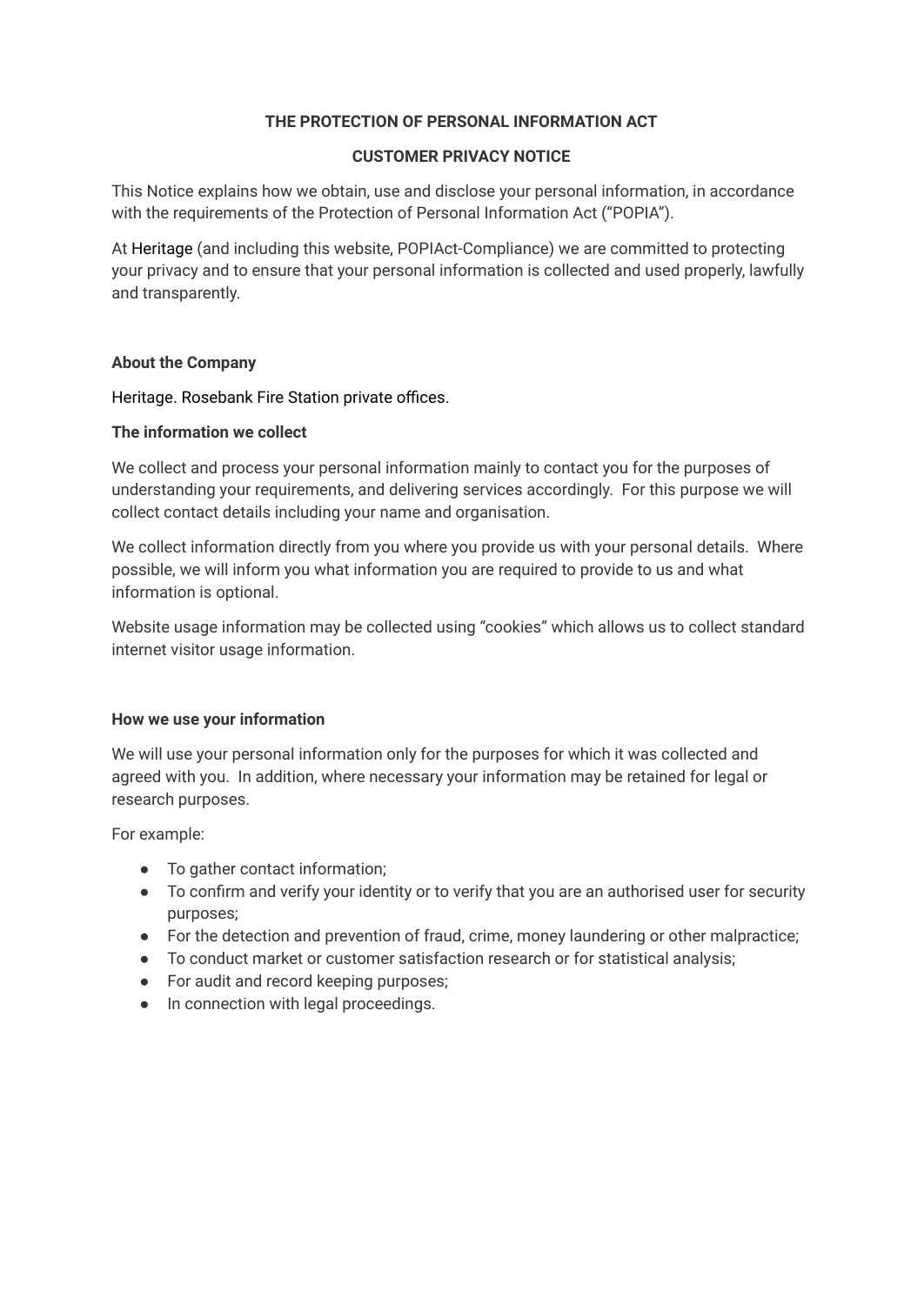# **Disclosure of information**

We may disclose your personal information to our service providers who are involved in the delivery of products or services to you. We have agreements in place to ensure that they comply with the privacy requirements as required by the Protection of Personal Information Act.

We may also disclose your information:

- Where we have a duty or a right to disclose in terms of law or industry codes;
- Where we believe it is necessary to protect our rights.

## **Information Security**

We are legally obliged to provide adequate protection for the personal information we hold and to stop unauthorized access and use of personal information. We will, on an on-going basis, continue to review our security controls and related processes to ensure that your personal information remains secure.

Our security policies and procedures cover:

- Physical security;
- Computer and network security;
- Access to personal information;
- Secure communications:
- Security in contracting out activities or functions;
- Retention and disposal of information;
- Acceptable usage of personal information;
- Governance and regulatory issues;
- Monitoring access and usage of private information;
- Investigating and reacting to security incidents.

When we contract with third parties, we impose appropriate security, privacy and confidentiality obligations on them to ensure that personal information that we remain responsible for, is kept secure.

We will ensure that anyone to whom we pass your personal information agrees to treat your information with the same level of protection as we are obliged to.

## **Your Rights: Access to information**

You have the right to request a copy of the personal information we hold about you. To do this, simply contact us at the numbers/addresses as provided on our website and specify what information you require. We will need a copy of your ID document to confirm your identity before providing details of your personal information.

## **Correction of your information**

You have the right to ask us to update, correct or delete your personal information. We will require a copy of your ID document to confirm your identity before making changes to personal information we may hold about you. We would appreciate it if you would keep your personal information accurate.